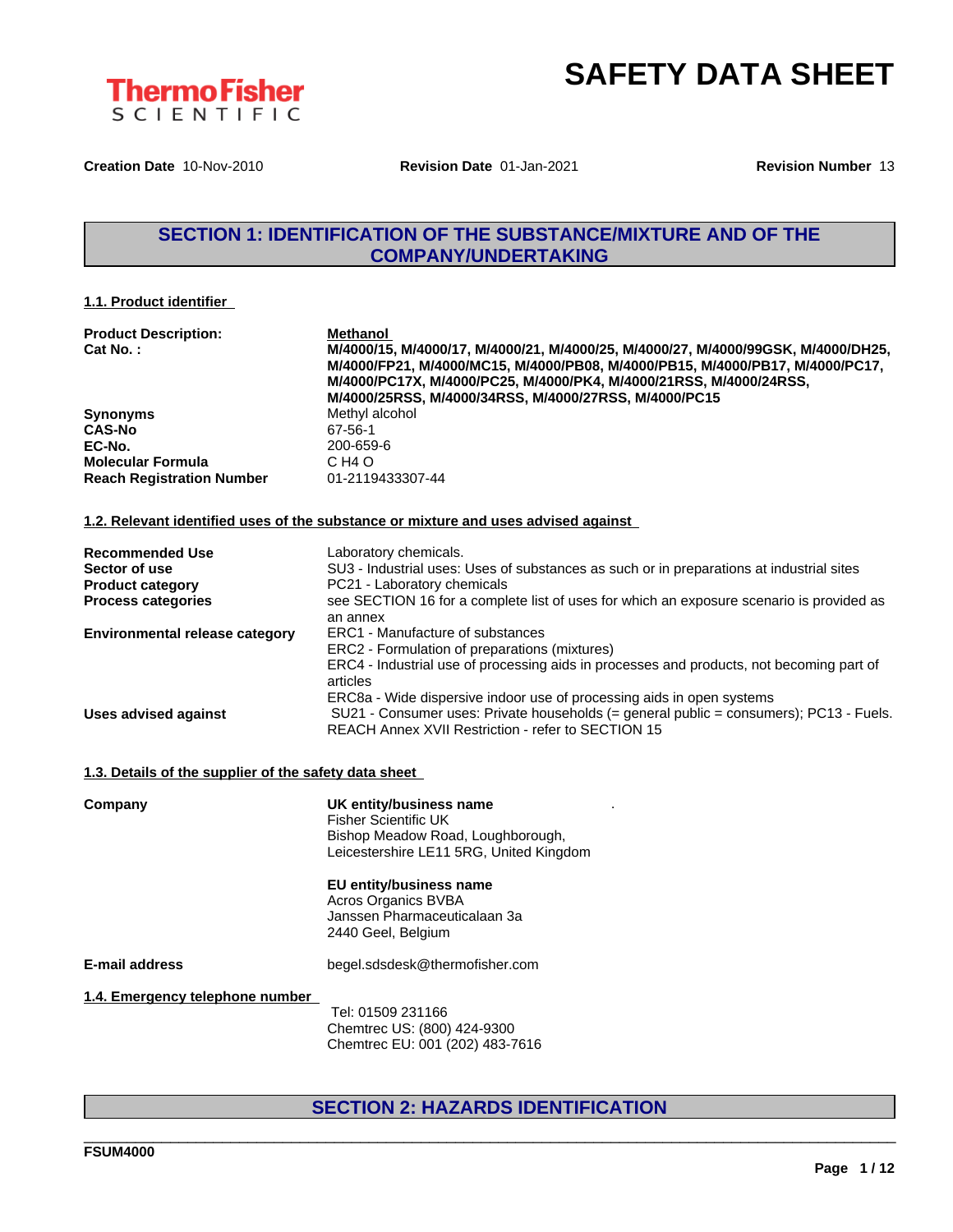# **2.1. Classification of the substance or mixture**



*Full text of Hazard Statements: see section 16*

## **2.2. Label elements**



**Signal Word Danger**

# **Hazard Statements**

H225 - Highly flammable liquid and vapor

H301 + H311 + H331 - Toxic if swallowed, in contact with skin or if inhaled

H370 - Causes damage to organs: Optic nerve, Central nervous system (CNS)

# **Precautionary Statements**

P280 - Wear protective gloves/protective clothing/eye protection/face protection

P301 + P310 - IF SWALLOWED: Immediately call a POISON CENTER or doctor/physician

P302 + P350 - IF ON SKIN: Gently wash with plenty of soap and water

P304 + P340 - IF INHALED: Remove victim to fresh air and keep at rest in a position comfortable for breathing

P240 - Ground and bond container and receiving equipment

P210 - Keep away from heat, hot surfaces, sparks, open flames and other ignition sources. No smoking

## **2.3. Other hazards**

Substance is not considered to be persistent, bioaccumulative and toxic (PBT). Substance is not considered to be very persistent and very bioaccumulative (vPvB).

\_\_\_\_\_\_\_\_\_\_\_\_\_\_\_\_\_\_\_\_\_\_\_\_\_\_\_\_\_\_\_\_\_\_\_\_\_\_\_\_\_\_\_\_\_\_\_\_\_\_\_\_\_\_\_\_\_\_\_\_\_\_\_\_\_\_\_\_\_\_\_\_\_\_\_\_\_\_\_\_\_\_\_\_\_\_\_\_\_\_\_\_\_\_

Toxic to terrestrial vertebrates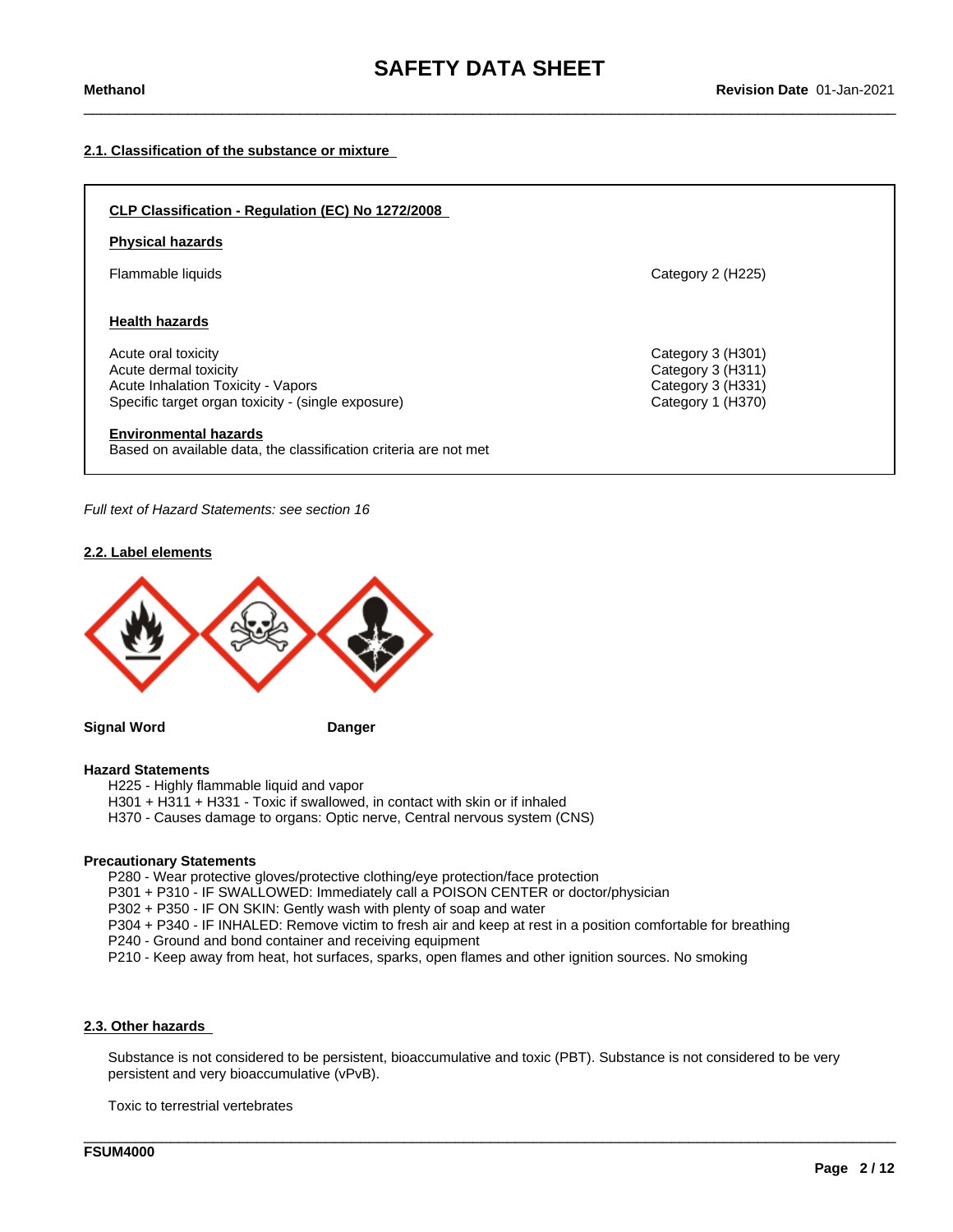# **SECTION 3: COMPOSITION/INFORMATION ON INGREDIENTS**

# **3.1. Substances**

| Component      | <b>CAS-No</b> | EC-No.    | Weight % | CLP Classification - Regulation (EC) No<br>1272/2008                                                         |
|----------------|---------------|-----------|----------|--------------------------------------------------------------------------------------------------------------|
| Methyl alcohol | 67-56-1       | 200-659-6 | >95      | Flam. Lig. 2 (H225)<br>Acute Tox. 3 (H301)<br>Acute Tox. 3 (H311)<br>Acute Tox. 3 (H331)<br>STOT SE 1 (H370) |

| Component      | <b>Specific concentration limits</b><br>(SCL's) | <b>M-Factor</b> | <b>Component notes</b> |
|----------------|-------------------------------------------------|-----------------|------------------------|
| Methyl alcohol | STOT SE $1::C = 10\%$                           |                 |                        |
|                | $STOT SE 2 :: 3\% <= C < 10\%$                  |                 |                        |

| <b>Reach Registration Number</b> | <b>01</b><br>,,,,, |
|----------------------------------|--------------------|

# *Full text of Hazard Statements: see section 16*

# **SECTION 4: FIRST AID MEASURES**

### **4.1. Description of first aid measures**

| <b>General Advice</b>              | Immediate medical attention is required. Show this safety data sheet to the doctor in<br>attendance.                                                                                                                                                                                                                                                                                                            |
|------------------------------------|-----------------------------------------------------------------------------------------------------------------------------------------------------------------------------------------------------------------------------------------------------------------------------------------------------------------------------------------------------------------------------------------------------------------|
| <b>Eye Contact</b>                 | Rinse immediately with plenty of water, also under the eyelids, for at least 15 minutes.<br>Immediate medical attention is required.                                                                                                                                                                                                                                                                            |
| <b>Skin Contact</b>                | Wash off immediately with plenty of water for at least 15 minutes. Immediate medical<br>attention is required.                                                                                                                                                                                                                                                                                                  |
| Ingestion                          | Do NOT induce vomiting. Call a physician or poison control center immediately.                                                                                                                                                                                                                                                                                                                                  |
| <b>Inhalation</b>                  | Remove to fresh air. If breathing is difficult, give oxygen. Do not use mouth-to-mouth<br>method if victim ingested or inhaled the substance; give artificial respiration with the aid of a<br>pocket mask equipped with a one-way valve or other proper respiratory medical device.<br>Immediate medical attention is required.                                                                                |
| Self-Protection of the First Aider | Ensure that medical personnel are aware of the material(s) involved, take precautions to<br>protect themselves and prevent spread of contamination. Use personal protective<br>equipment as required. Avoid contact with skin, eyes or clothing. Remove all sources of<br>ignition. No artificial respiration, mouth-to-mouth or mouth to nose. Use suitable<br>instruments/apparatus. Avoid contact with skin. |
|                                    |                                                                                                                                                                                                                                                                                                                                                                                                                 |

# **4.2. Most important symptoms and effects, both acute and delayed**

Difficulty in breathing. May cause blindness: Inhalation of high vapor concentrations may cause symptoms like headache, dizziness, tiredness, nausea and vomiting

\_\_\_\_\_\_\_\_\_\_\_\_\_\_\_\_\_\_\_\_\_\_\_\_\_\_\_\_\_\_\_\_\_\_\_\_\_\_\_\_\_\_\_\_\_\_\_\_\_\_\_\_\_\_\_\_\_\_\_\_\_\_\_\_\_\_\_\_\_\_\_\_\_\_\_\_\_\_\_\_\_\_\_\_\_\_\_\_\_\_\_\_\_\_

## **4.3. Indication of any immediate medical attention and special treatment needed**

**Notes to Physician** Treat symptomatically. Symptoms may be delayed.

# **SECTION 5: FIREFIGHTING MEASURES**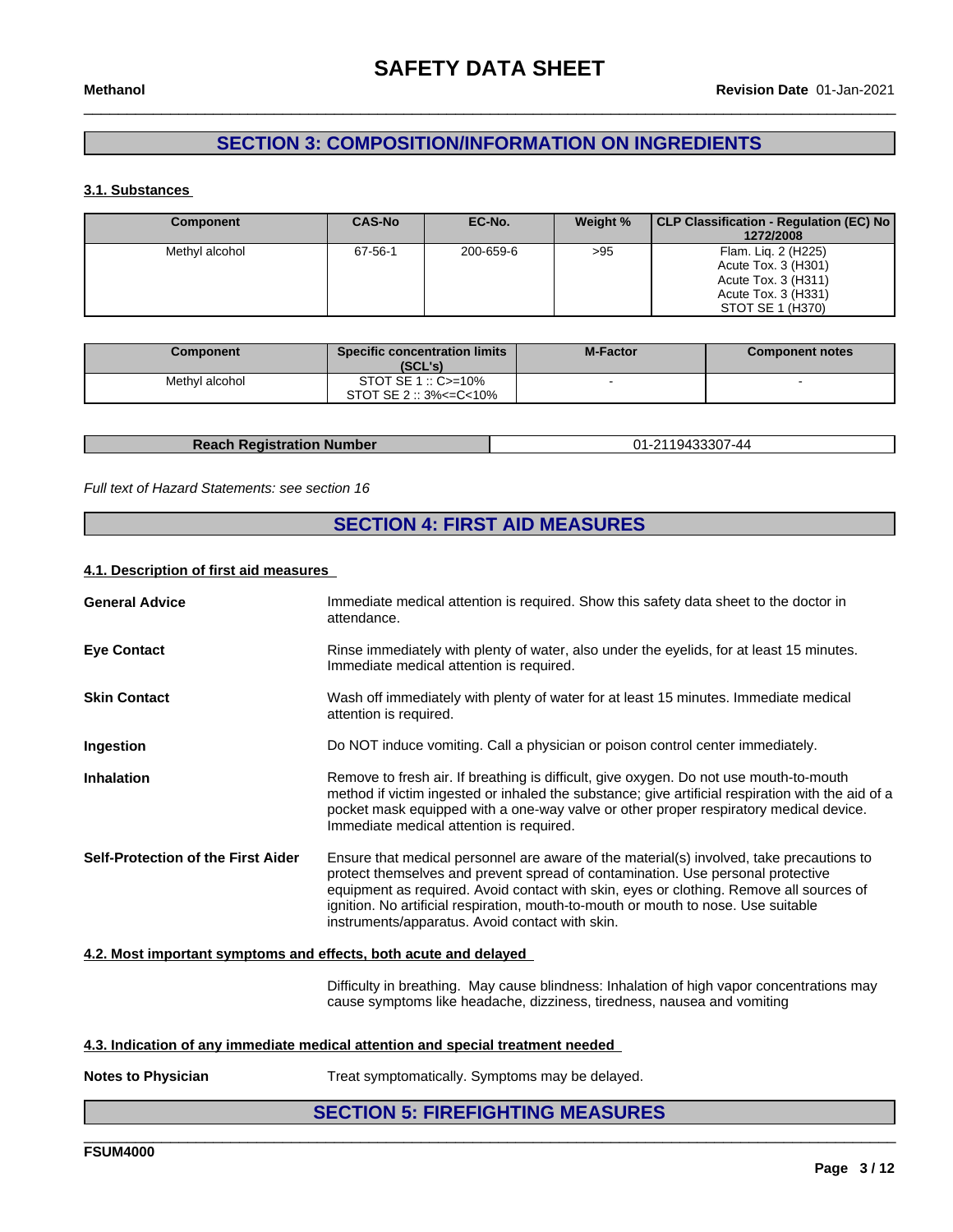# **5.1. Extinguishing media**

## **Suitable Extinguishing Media**

Water spray, carbon dioxide (CO2), dry chemical, alcohol-resistant foam. Water mist may be used to cool closed containers.

### **Extinguishing media which must not be used for safety reasons** Do not use a solid water stream as it may scatter and spread fire.

### **5.2. Special hazards arising from the substance or mixture**

Flammable. Risk of ignition. Vapors may form explosive mixtures with air. Vapors may travel to source of ignition and flash back. Containers may explode when heated. Vapors may form explosive mixtures with air.

## **Hazardous Combustion Products**

Carbon monoxide (CO), Formaldehyde.

# **5.3. Advice for firefighters**

As in any fire, wear self-contained breathing apparatus pressure-demand, MSHA/NIOSH (approved or equivalent) and full protective gear. Thermal decomposition can lead to release of irritating gases and vapors.

# **SECTION 6: ACCIDENTAL RELEASE MEASURES**

## **6.1. Personal precautions, protective equipment and emergency procedures**

Evacuate personnel to safe areas. Keep people away from and upwind of spill/leak. Use personal protective equipment as required. Ensure adequate ventilation. Remove all sources of ignition. Take precautionary measures against static discharges.

### **6.2. Environmental precautions**

Should not be released into the environment. See Section 12 for additional Ecological Information.

### **6.3. Methods and material for containment and cleaning up**

Soak up with inert absorbent material. Keep in suitable, closed containers for disposal. Remove all sources of ignition. Use spark-proof tools and explosion-proof equipment.

### **6.4. Reference to other sections**

Refer to protective measures listed in Sections 8 and 13.

# **SECTION 7: HANDLING AND STORAGE**

### **7.1. Precautions for safe handling**

Wear personal protective equipment/face protection. Do not breathe mist/vapors/spray. Do not get in eyes, on skin, or on clothing. Use only under a chemical fume hood. Do not ingest. If swallowed then seek immediate medical assistance. Keep away from open flames, hot surfaces and sources of ignition. Use only non-sparking tools. To avoid ignition of vapors by static electricity discharge, all metal parts of the equipment must be grounded. Take precautionary measures against static discharges.

### **Hygiene Measures**

When using do not eat, drink or smoke. Provide regular cleaning of equipment, work area and clothing.

### **7.2. Conditions for safe storage, including any incompatibilities**

Keep container tightly closed in a dry and well-ventilated place. Keep away from open flames, hot surfaces and sources of ignition.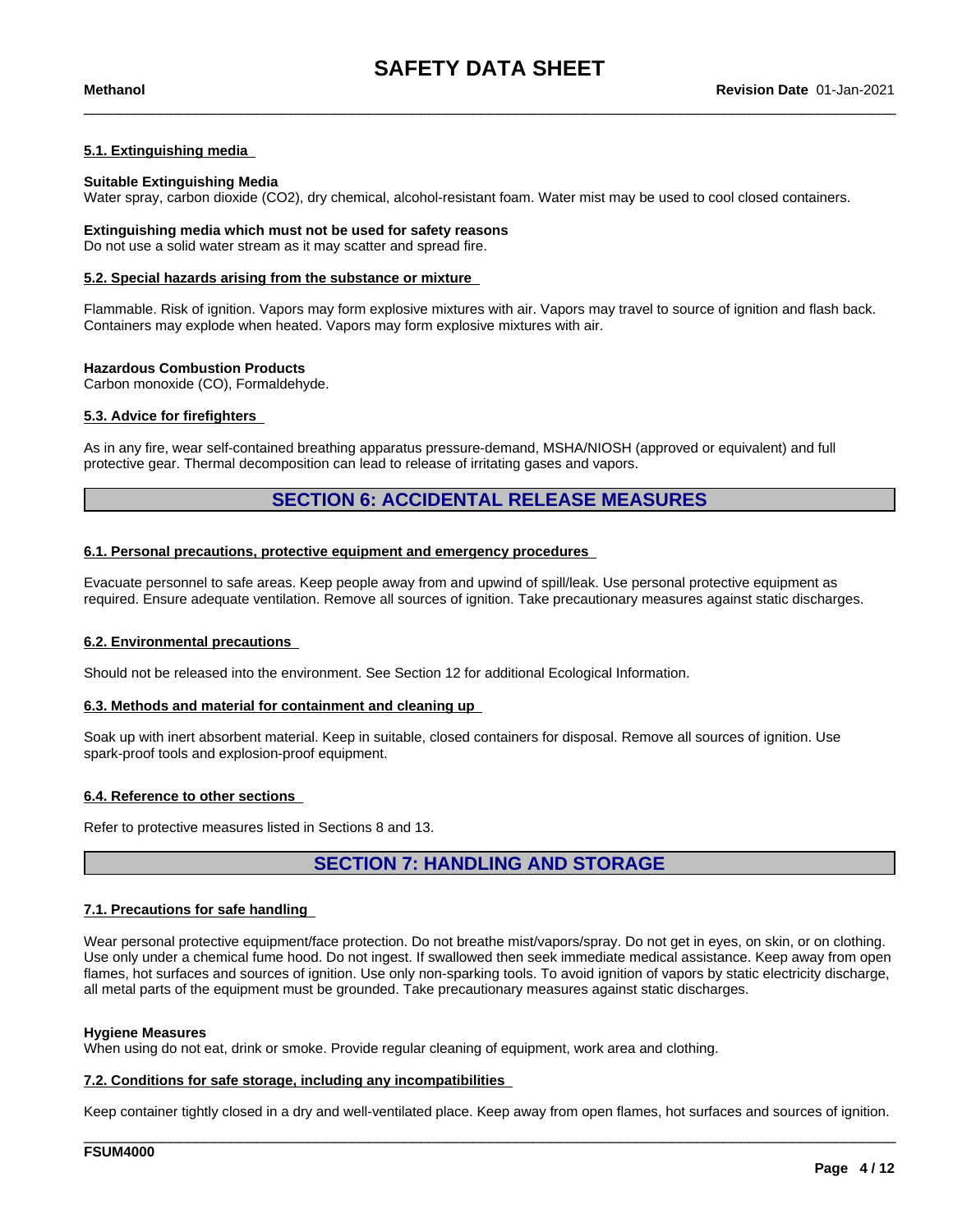Flammables area.

# **Technical Rules for Hazardous Substances (TRGS) 510 Storage Class (LGK) (Germany)**

Class 3

# **7.3. Specific end use(s)**

Use in laboratories

**SECTION 8: EXPOSURE CONTROLS/PERSONAL PROTECTION**

# **8.1. Control parameters**

## **Exposure limits**

List source(s): **EU** - Commission Directive (EU) 2019/1831 of 24 October 2019 establishing a fifth list ofindicative occupational exposure limit values pursuant to Council Directive 98/24/EC and amending Commission Directive 2000/39/EC UK - EH40/2005 Work Exposure Limits, Third edition. Published 2018. **IRE -** 2018 Code of Practice for the Chemical Agents Regulations, Schedule 1. Published by the Health and Safety Authority

| Component      | The United Kingdom               | <b>European Union</b>           | Ireland                            |
|----------------|----------------------------------|---------------------------------|------------------------------------|
| Methyl alcohol | WEL - TWA: 200 ppm TWA;          | TWA: 200 ppm 8 hr               | TWA: 200 ppm 8 hr.                 |
|                | 266 mg/m <sup>3</sup> TWA        | TWA: 260 mg/m <sup>3</sup> 8 hr | TWA: 260 mg/m <sup>3</sup> 8 hr.   |
|                | WEL - STEL: 250 ppm              | Skin                            | STEL: 600 ppm 15 min               |
|                | STEL; 333 mg/m <sup>3</sup> STEL |                                 | STEL: 780 mg/m <sup>3</sup> 15 min |
|                |                                  |                                 | <b>Skin</b>                        |

## **Biological limit values**

List source(s):

# **Monitoring methods**

BS EN 14042:2003 Title Identifier: Workplace atmospheres. Guide for the application and use of procedures for the assessment of exposure to chemical and biological agents.

MDHS70 General methods for sampling airborne gases and vapours

MDHS 88 Volatile organic compounds in air. Laboratory method using diffusive samplers, solvent desorption and gas chromatography

MDHS 96 Volatile organic compounds in air - Laboratory method using pumped solid sorbent tubes, solvent desorption and gas chromatography

**Derived No Effect Level (DNEL)** See table for values

| <b>Route of exposure</b> | Acute effects (local) | <b>Acute effects</b><br>(systemic) | <b>Chronic effects</b><br>(local) | <b>Chronic effects</b><br>(systemic) |
|--------------------------|-----------------------|------------------------------------|-----------------------------------|--------------------------------------|
| Oral                     |                       |                                    |                                   |                                      |
| Dermal                   |                       | 20 mg/kg bw/day                    |                                   | 20 mg/kg bw/day                      |
| <b>Inhalation</b>        | 130 ma/m $^{\rm 3}$   | 130 ma/m $3$                       | 130 ma/m $^{\rm 3}$               | 130 mg/m $3$                         |

\_\_\_\_\_\_\_\_\_\_\_\_\_\_\_\_\_\_\_\_\_\_\_\_\_\_\_\_\_\_\_\_\_\_\_\_\_\_\_\_\_\_\_\_\_\_\_\_\_\_\_\_\_\_\_\_\_\_\_\_\_\_\_\_\_\_\_\_\_\_\_\_\_\_\_\_\_\_\_\_\_\_\_\_\_\_\_\_\_\_\_\_\_\_

**Predicted No Effect Concentration** See values below. **(PNEC)**

| <b>Fresh water</b>          | $154 \text{ mq/l}$  |
|-----------------------------|---------------------|
| <b>Fresh water sediment</b> | 570.4 mg/kg         |
| <b>Marine water</b>         | $15.4$ mg/l         |
| Microorganisms in sewage    | $100 \text{ m}$ g/l |
| treatment                   |                     |
| Soil (Agriculture)          | 23.5 mg.kg          |

# **8.2. Exposure controls**

**Engineering Measures**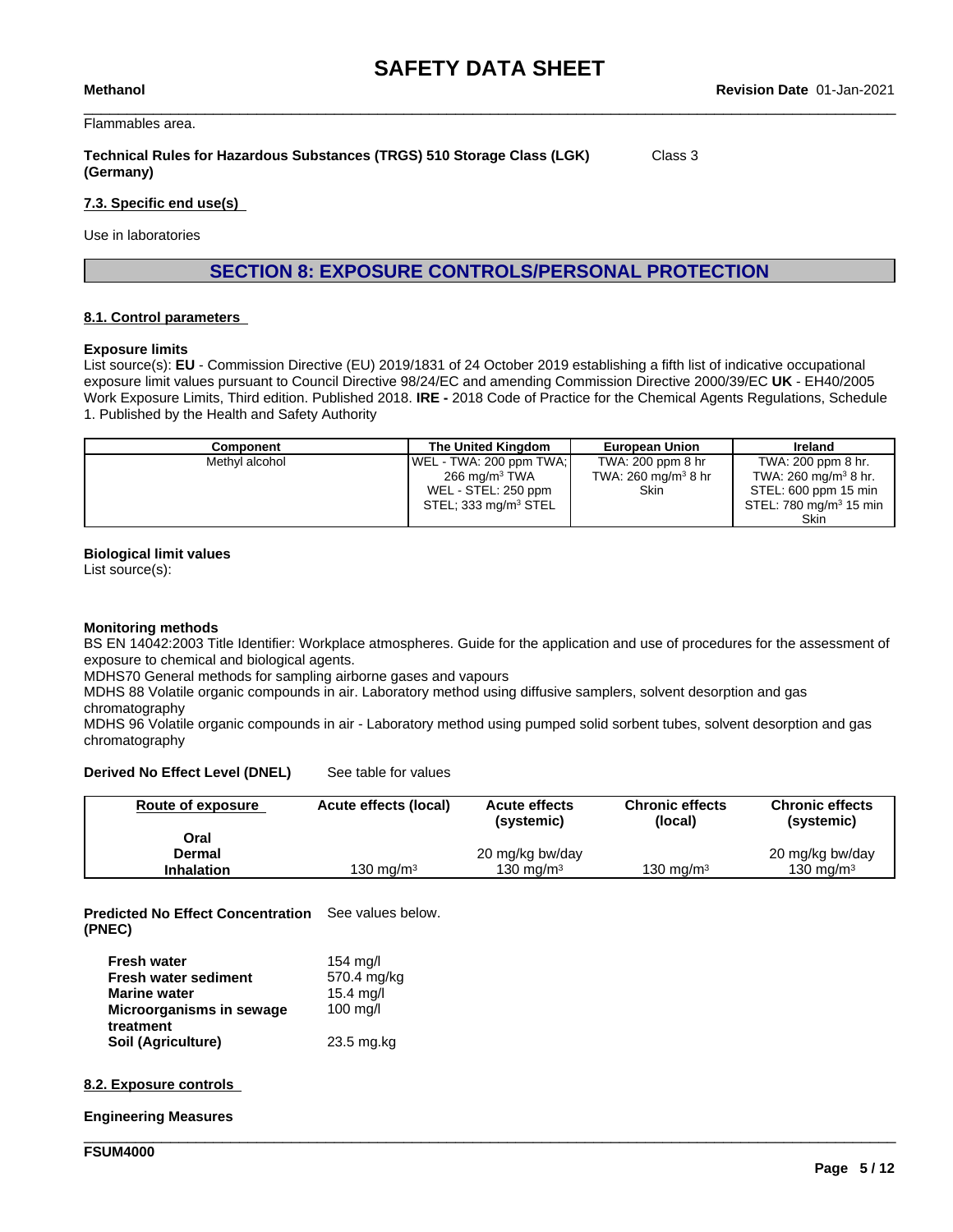Use only under a chemical fume hood. Use explosion-proof electrical/ventilating/lighting/equipment. Ensure that eyewash stations and safety showers are close to the workstation location.

Wherever possible, engineering control measures such as the isolation or enclosure of the process, the introduction of process or equipment changes to minimise release or contact, and the use of properly designed ventilation systems, should be adopted to control hazardous materials at source

# **Personal protective equipment**

Tight sealing safety goggles (European standard - EN 166)

| <b>Hand Protection</b>   |                          | Protective gloves      |                    |                                          |
|--------------------------|--------------------------|------------------------|--------------------|------------------------------------------|
| Glove material           | <b>Breakthrough time</b> | <b>Glove thickness</b> | <b>EU standard</b> | Glove comments                           |
| Butyl rubber             | >480 minutes             | $0.35$ mm              | Level 6            | As tested under EN374-3 Determination of |
| Viton $(R)$              | > 480 minutes            | $0.70$ mm              | EN 374             | Resistance to Permeation by Chemicals    |
| Neoprene gloves          | $< 60$ minutes           | $0.45$ mm              |                    |                                          |
| Nitrile rubber           | $<$ 30 minutes           | $0.38$ mm              |                    |                                          |
| Skin and body protection |                          | Long sleeved clothing  |                    |                                          |

Inspect gloves before use.

Please observe the instructions regarding permeability and breakthrough time which are provided by the supplier of the gloves. (Refer to manufacturer/supplier for information)

Ensure gloves are suitable for the task: Chemical compatability, Dexterity, Operational conditions, User susceptibility, e.g. sensitisation effects, also take into consideration the specific local conditions under which the product is used, such as the danger of cuts, abrasion.

Remove gloves with care avoiding skin contamination.

| <b>Respiratory Protection</b>     | When workers are facing concentrations above the exposure limit they must use<br>appropriate certified respirators.<br>To protect the wearer, respiratory protective equipment must be the correct fit and be used<br>and maintained properly                                                                                     |
|-----------------------------------|-----------------------------------------------------------------------------------------------------------------------------------------------------------------------------------------------------------------------------------------------------------------------------------------------------------------------------------|
| Large scale/emergency use         | Use a NIOSH/MSHA or European Standard EN 136 approved respirator if exposure limits<br>are exceeded or if irritation or other symptoms are experienced<br><b>Recommended Filter type:</b> low boiling organic solvent Type AX Brown conforming to<br>EN371                                                                        |
| <b>Small scale/Laboratory use</b> | Use a NIOSH/MSHA or European Standard EN 149:2001 approved respirator if exposure<br>limits are exceeded or if irritation or other symptoms are experienced.<br><b>Recommended half mask:-</b> Valve filtering: EN405; or: Half mask: EN140; plus filter, EN<br>141<br>When RPE is used a face piece Fit Test should be conducted |

**Environmental exposure controls** No information available.

# **SECTION 9: PHYSICAL AND CHEMICAL PROPERTIES**

### **9.1. Information on basic physical and chemical properties**

| <b>Physical State</b>           | Liguid                 |                       |  |
|---------------------------------|------------------------|-----------------------|--|
| Appearance                      | Colorless              |                       |  |
| Odor                            | Alcohol-like           |                       |  |
| <b>Odor Threshold</b>           | No data available      |                       |  |
| <b>Melting Point/Range</b>      | $-98$ °C / $-144.4$ °F |                       |  |
| <b>Softening Point</b>          | No data available      |                       |  |
| <b>Boiling Point/Range</b>      | 64.7 °C / 148.5 °F     | @ 760 mmHq            |  |
| <b>Flammability (liquid)</b>    | Highly flammable       | On basis of test data |  |
| <b>Flammability (solid,gas)</b> | Not applicable         | Liquid                |  |
| <b>Explosion Limits</b>         | <b>Lower</b> $6$ vol%  |                       |  |
|                                 | Upper 31 vol%          |                       |  |
| <b>Flash Point</b>              | 9.7 °C / 49.5 °F       |                       |  |
|                                 |                        |                       |  |

**FSUM4000**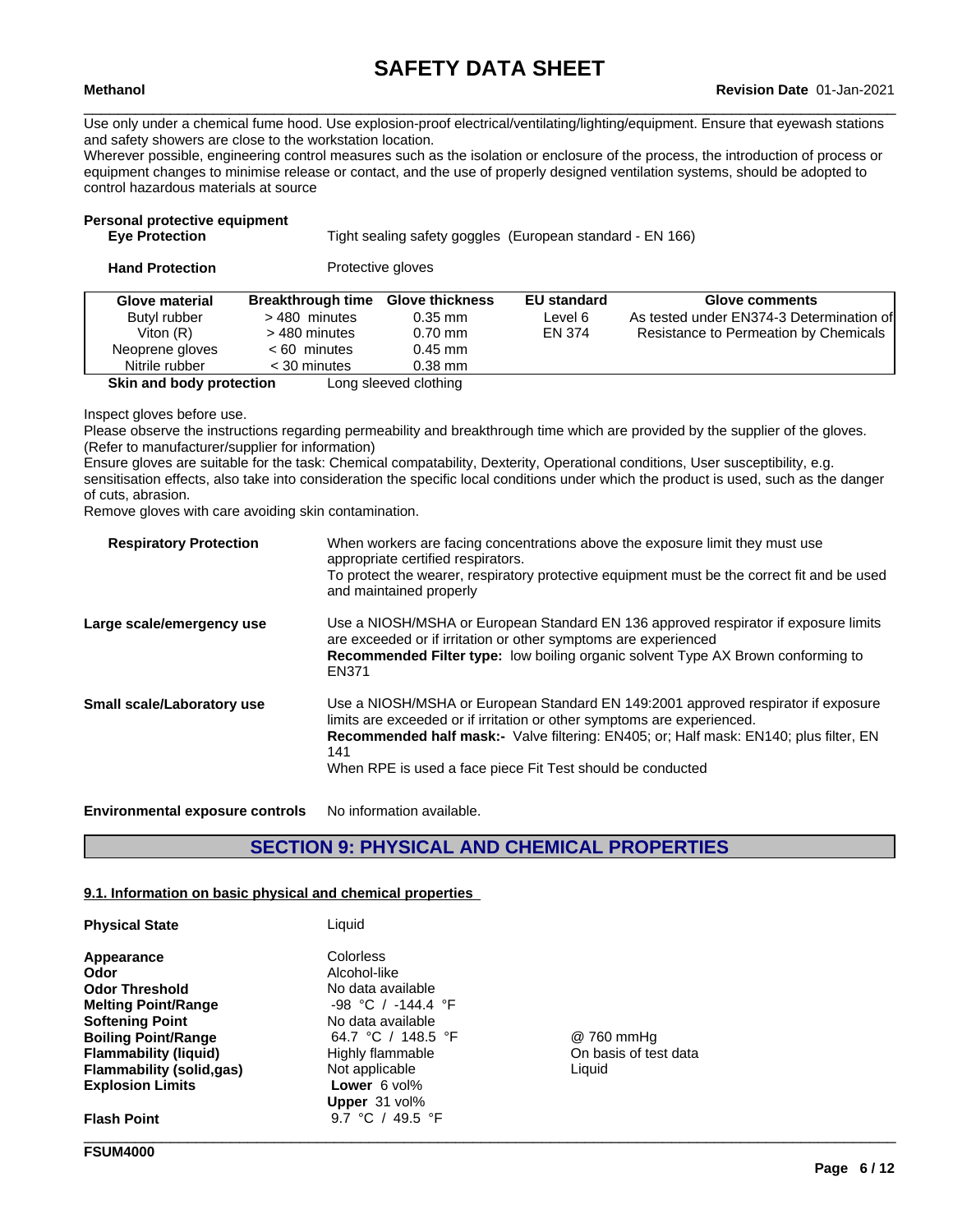\_\_\_\_\_\_\_\_\_\_\_\_\_\_\_\_\_\_\_\_\_\_\_\_\_\_\_\_\_\_\_\_\_\_\_\_\_\_\_\_\_\_\_\_\_\_\_\_\_\_\_\_\_\_\_\_\_\_\_\_\_\_\_\_\_\_\_\_\_\_\_\_\_\_\_\_\_\_\_\_\_\_\_\_\_\_\_\_\_\_\_\_\_\_ **Methanol Revision Date** 01-Jan-2021

|                                                                                                                                                                             |                                                                                                     | <b>Method - No information available</b> |
|-----------------------------------------------------------------------------------------------------------------------------------------------------------------------------|-----------------------------------------------------------------------------------------------------|------------------------------------------|
| <b>Autoignition Temperature</b><br><b>Decomposition Temperature</b><br>рH                                                                                                   | 455 °C / 851 °F<br>No data available<br>Not applicable                                              |                                          |
| <b>Viscosity</b>                                                                                                                                                            | 0.55 $\,$ cP at 20 $\,^{\circ}$ C                                                                   |                                          |
| <b>Water Solubility</b>                                                                                                                                                     | Miscible                                                                                            |                                          |
| Solubility in other solvents                                                                                                                                                | No information available                                                                            |                                          |
| <b>Partition Coefficient (n-octanol/water)</b>                                                                                                                              |                                                                                                     |                                          |
| <b>Component</b><br>Methyl alcohol<br><b>Vapor Pressure</b><br>Density / Specific Gravity<br><b>Bulk Density</b><br><b>Vapor Density</b><br><b>Particle characteristics</b> | log Pow<br>$-0.74$<br>128 hPa @ 20 °C<br>0.791<br>Not applicable<br>1.11<br>Not applicable (liquid) | Liquid<br>$(Air = 1.0)$                  |
| 9.2. Other information                                                                                                                                                      |                                                                                                     |                                          |
| <b>Molecular Formula</b>                                                                                                                                                    | C H <sub>4</sub> O                                                                                  |                                          |
| <b>Molecular Weight</b>                                                                                                                                                     | 32.04                                                                                               |                                          |
| <b>VOC Content(%)</b>                                                                                                                                                       | 100                                                                                                 |                                          |
| <b>Explosive Properties</b>                                                                                                                                                 | Vapors may form explosive mixtures with air                                                         |                                          |
| <b>Evaporation Rate</b>                                                                                                                                                     | 5.2 (ether = $1$ )                                                                                  |                                          |
| <b>Surface tension</b>                                                                                                                                                      | $0.02255$ N/m @ 20°C                                                                                |                                          |

**SECTION 10: STABILITY AND REACTIVITY**

| 10.1. Reactivity                                              | None known, based on information available                                                                           |
|---------------------------------------------------------------|----------------------------------------------------------------------------------------------------------------------|
| 10.2. Chemical stability                                      | Stable under normal conditions.                                                                                      |
| 10.3. Possibility of hazardous reactions                      |                                                                                                                      |
| <b>Hazardous Polymerization</b><br><b>Hazardous Reactions</b> | Hazardous polymerization does not occur.<br>None under normal processing.                                            |
| 10.4. Conditions to avoid                                     | Incompatible products. Heat, flames and sparks. Keep away from open flames, hot<br>surfaces and sources of ignition. |
| 10.5. Incompatible materials                                  | Strong oxidizing agents. Strong acids. Acid anhydrides. Acid chlorides. Strong bases.<br>Metals, Peroxides.          |

# **10.6. Hazardous decomposition products**

Carbon monoxide (CO). Formaldehyde.

# **SECTION 11: TOXICOLOGICAL INFORMATION**

\_\_\_\_\_\_\_\_\_\_\_\_\_\_\_\_\_\_\_\_\_\_\_\_\_\_\_\_\_\_\_\_\_\_\_\_\_\_\_\_\_\_\_\_\_\_\_\_\_\_\_\_\_\_\_\_\_\_\_\_\_\_\_\_\_\_\_\_\_\_\_\_\_\_\_\_\_\_\_\_\_\_\_\_\_\_\_\_\_\_\_\_\_\_

**11.1. Information on hazard classes as defined in Regulation (EC) No 1272/2008**

# **Product Information**

**(a) acute toxicity;**

**FSUM4000**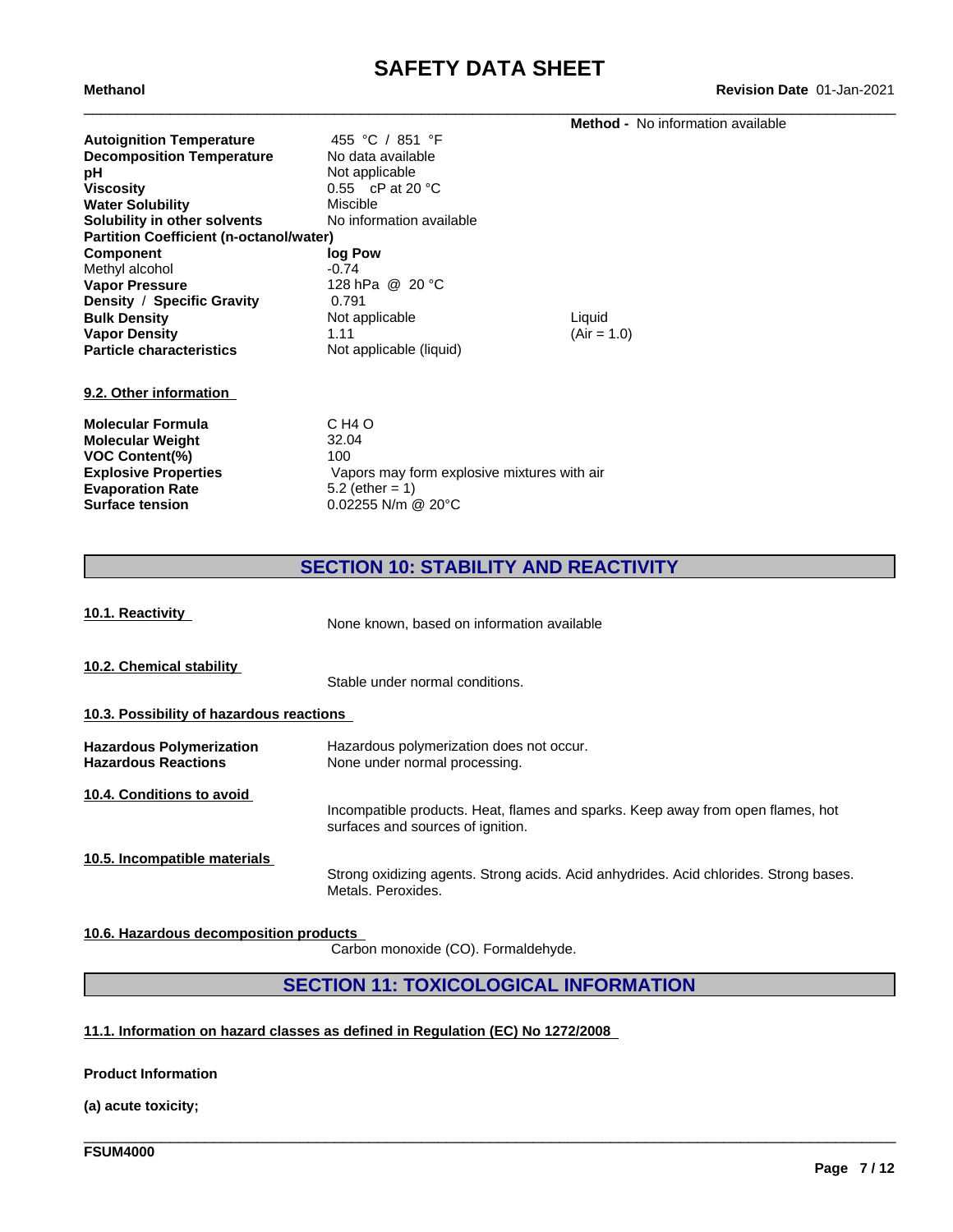| Oral       | Category 3 |
|------------|------------|
| Dermal     | Category 3 |
| Inhalation | Category 3 |

| Component      | LD50 Oral                         | <b>LD50 Dermal</b>          | ∟C50 Inhalation               |
|----------------|-----------------------------------|-----------------------------|-------------------------------|
| Methyl alcohol | LD50 > 1187 – 2769 mg/kg ( Rat  L | LD50 = 17100 mg/kg (Rabbit) | $LC50 = 128.2$ mg/L (Rat) 4 h |
|                |                                   |                             |                               |

**(b) skin corrosion/irritation;** Based on available data, the classification criteria are not met

**(c) serious eye damage/irritation;** Based on available data, the classification criteria are not met

# **(d) respiratory or skin sensitization;**

**Respiratory** Based on available data, the classification criteria are not met Social Conservation criteria are not met Social Conservation criteria are not met Social Conservation criteria are not met Social Conservation **Skin** Based on available data, the classification criteria are not met

| Component          | Test method                  | Test species | Studv result    |
|--------------------|------------------------------|--------------|-----------------|
| Methyl alcohol     | OECD Test Guideline 406      | guinea pig   | non-sensitising |
| ( > 95)<br>67-56-1 | Guinea Pig Maximisation Test |              |                 |
|                    | (GPMT)                       |              |                 |

| (e) germ cell mutagenicity; | Based on available data, the classification criteria are not met |
|-----------------------------|------------------------------------------------------------------|
| (f) carcinogenicity;        | Based on available data, the classification criteria are not met |
|                             | There are no known carcinogenic chemicals in this product        |

| (g) reproductive toxicity;                                                                                                                | Based on available data, the classification criteria are not met                      |                                                                  |                     |  |  |
|-------------------------------------------------------------------------------------------------------------------------------------------|---------------------------------------------------------------------------------------|------------------------------------------------------------------|---------------------|--|--|
| Component                                                                                                                                 | Test method                                                                           | <b>Test species / Duration</b>                                   | <b>Study result</b> |  |  |
| Methyl alcohol                                                                                                                            | OECD Test Guideline 416                                                               | Rat / Inhalation                                                 | $NOAEC =$           |  |  |
| $67-56-1$ ( $>95$ )                                                                                                                       |                                                                                       | 2 Generation                                                     | 1.3 mg/l (air)      |  |  |
| <b>Developmental Effects</b>                                                                                                              | Component substance is listed on California Proposition 65 as a developmental hazard. |                                                                  |                     |  |  |
| (h) STOT-single exposure;                                                                                                                 | Category 1                                                                            |                                                                  |                     |  |  |
| <b>Results / Target organs</b>                                                                                                            |                                                                                       | Optic nerve, Central nervous system (CNS).                       |                     |  |  |
| (i) STOT-repeated exposure;                                                                                                               | Based on available data, the classification criteria are not met                      |                                                                  |                     |  |  |
| <b>Target Organs</b>                                                                                                                      | None known.                                                                           |                                                                  |                     |  |  |
| (j) aspiration hazard;                                                                                                                    |                                                                                       | Based on available data, the classification criteria are not met |                     |  |  |
| <b>Symptoms / effects, both acute and</b> May cause blindness. Inhalation of high vapor concentrations may cause symptoms like<br>delayed | headache, dizziness, tiredness, nausea and vomiting.                                  |                                                                  |                     |  |  |
| 11.2. Information on other hazards                                                                                                        |                                                                                       |                                                                  |                     |  |  |

**Endocrine Disrupting Properties** Assess endocrine disrupting properties for human health. This product does not contain any known or suspected endocrine disruptors.

# **SECTION 12: ECOLOGICAL INFORMATION**

\_\_\_\_\_\_\_\_\_\_\_\_\_\_\_\_\_\_\_\_\_\_\_\_\_\_\_\_\_\_\_\_\_\_\_\_\_\_\_\_\_\_\_\_\_\_\_\_\_\_\_\_\_\_\_\_\_\_\_\_\_\_\_\_\_\_\_\_\_\_\_\_\_\_\_\_\_\_\_\_\_\_\_\_\_\_\_\_\_\_\_\_\_\_

# **12.1. Toxicity**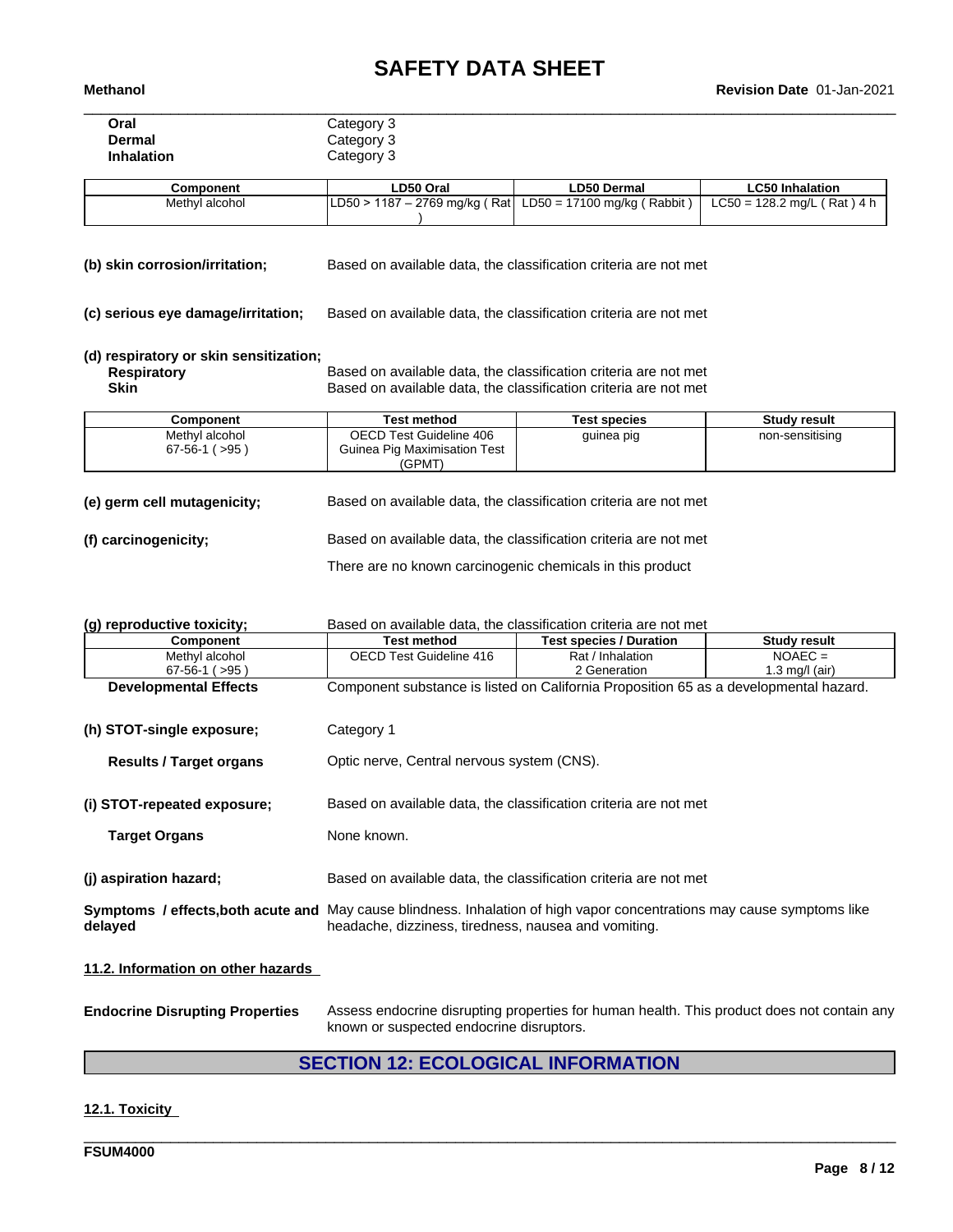# **Ecotoxicity effects** .

| Component      | Freshwater Fish                         | <b>Water Flea</b>      | Freshwater Algae |
|----------------|-----------------------------------------|------------------------|------------------|
| Methyl alcohol | LC50 ><br>- -<br>Pimephales promelas: L | EC50<br>10000 mg/L 24h |                  |
|                | 10000 mg/L 96h                          |                        |                  |

| Component      | <b>Microtox</b>            | <b>M-Factor</b> |
|----------------|----------------------------|-----------------|
| Methyl alcohol | $EC50 = 39000$ mg/L 25 min |                 |
|                | $EC50 = 40000$ mg/L 15 min |                 |
|                | $EC50 = 43000$ mg/L 5 min  |                 |

# **12.2. Persistence and degradability** Readily biodegradable

Persistence is unlikely, based on information available.

| Component                  | ıradabilitv<br>Dec.  |
|----------------------------|----------------------|
| Methyl<br>l alcohol        | <b>DT50</b><br>17.2d |
| 0F.<br>$67 - 56 -$<br>- 90 | >94% after 20d       |

**12.3. Bioaccumulative potential** Bioaccumulation is unlikely

| `omn<br>------    | $\mathbf{O}^{\mathbf{V}}$<br>lo' | $-100-1$<br>.<br>---<br>ĸи<br>16 U<br>. |
|-------------------|----------------------------------|-----------------------------------------|
| Methyl<br>ាlcoho∟ | $-$<br>-<br>ັ. ເ                 |                                         |

| 12.4. Mobility in soil                                                                                 | The product contains volatile organic compounds (VOC) which will evaporate easily from all<br>surfaces Will likely be mobile in the environment due to its volatility. Disperses rapidly in<br>air |
|--------------------------------------------------------------------------------------------------------|----------------------------------------------------------------------------------------------------------------------------------------------------------------------------------------------------|
| <b>Surface tension</b>                                                                                 | $0.02255$ N/m @ 20 $^{\circ}$ C                                                                                                                                                                    |
| 12.5. Results of PBT and vPvB<br>assessment                                                            | Substance is not considered to be persistent, bioaccumulative and toxic (PBT). Substance<br>is not considered to be very persistent and very bioaccumulative (vPvB).                               |
| 12.6. Endocrine disrupting<br>properties<br><b>Endocrine Disruptor Information</b>                     | This product does not contain any known or suspected endocrine disruptors                                                                                                                          |
| 12.7. Other adverse effects<br><b>Persistent Organic Pollutant</b><br><b>Ozone Depletion Potential</b> | This product does not contain any known or suspected substance<br>This product does not contain any known or suspected substance                                                                   |

# **SECTION 13: DISPOSAL CONSIDERATIONS**

# **13.1. Waste treatment methods**

| Waste from Residues/Unused<br><b>Products</b> | Waste is classified as hazardous. Dispose of in accordance with the European Directives<br>on waste and hazardous waste. Dispose of in accordance with local regulations.                                                                      |
|-----------------------------------------------|------------------------------------------------------------------------------------------------------------------------------------------------------------------------------------------------------------------------------------------------|
| <b>Contaminated Packaging</b>                 | Dispose of this container to hazardous or special waste collection point. Empty containers<br>retain product residue, (liquid and/or vapor), and can be dangerous. Keep product and<br>empty container away from heat and sources of ignition. |
| European Waste Catalogue (EWC)                | According to the European Waste Catalog, Waste Codes are not product specific, but<br>application specific.                                                                                                                                    |
| <b>Other Information</b>                      | Waste codes should be assigned by the user based on the application for which the product<br>was used. Do not flush to sewer. Can be landfilled or incinerated, when in compliance with<br>local regulations.                                  |

# **SECTION 14: TRANSPORT INFORMATION**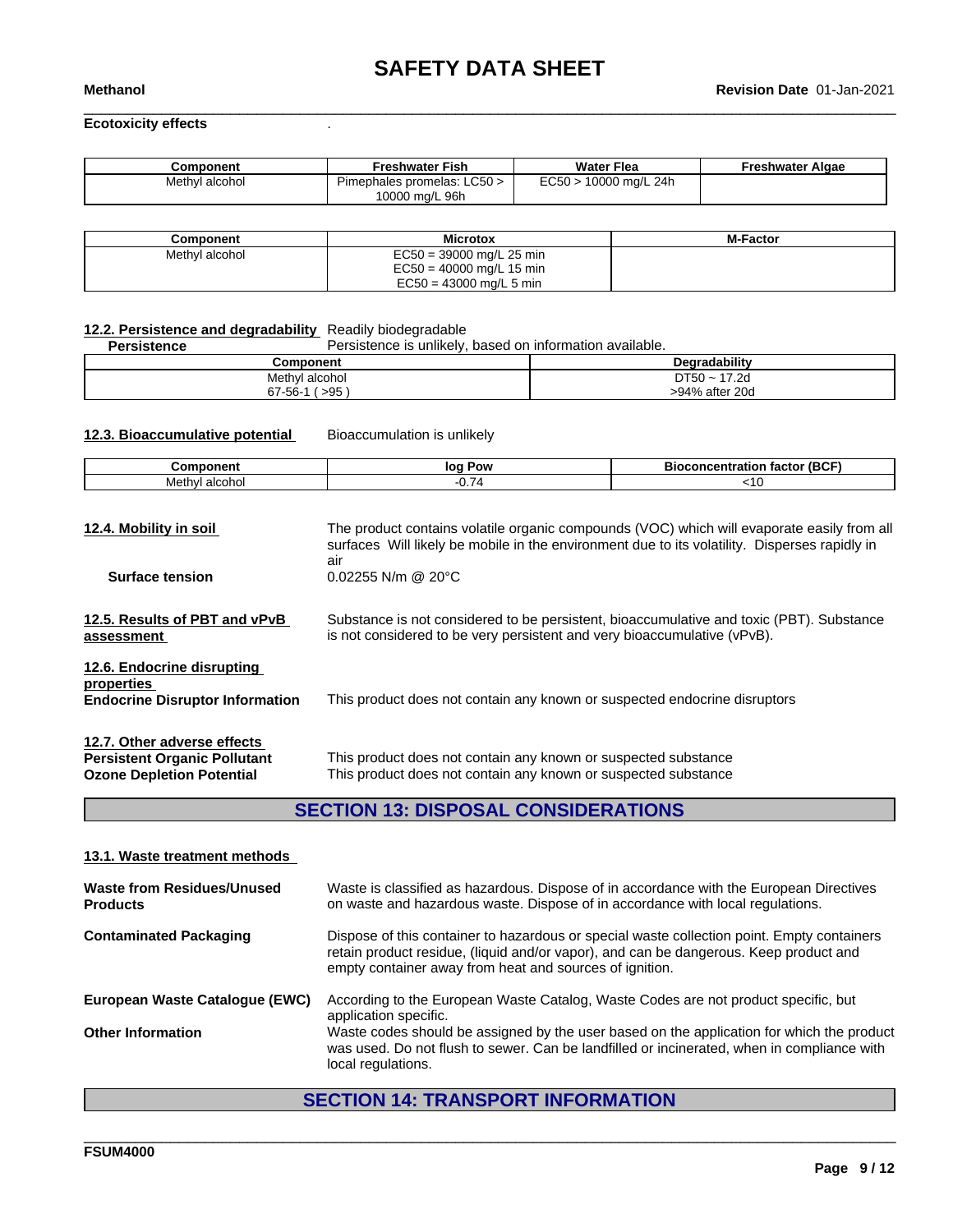# **IMDG/IMO**

| 14.1. UN number<br>14.2. UN proper shipping name<br>14.3. Transport hazard class(es)<br><b>Subsidiary Hazard Class</b><br>14.4. Packing group | UN1230<br><b>METHANOL</b><br>3<br>6.1<br>H |
|-----------------------------------------------------------------------------------------------------------------------------------------------|--------------------------------------------|
| <b>ADR</b>                                                                                                                                    |                                            |
| 14.1. UN number<br>14.2. UN proper shipping name<br>14.3. Transport hazard class(es)<br><b>Subsidiary Hazard Class</b><br>14.4. Packing group | UN1230<br>METHANOL<br>3<br>6.1<br>H        |
| IATA                                                                                                                                          |                                            |
| 14.1. UN number<br>14.2. UN proper shipping name<br>14.3. Transport hazard class(es)<br><b>Subsidiary Hazard Class</b><br>14.4. Packing group | UN1230<br>METHANOL<br>3<br>6.1<br>H        |
| 14.5. Environmental hazards                                                                                                                   | No hazards identified                      |
| 14.6. Special precautions for user                                                                                                            | No special precautions required            |
| 14.7. Maritime transport in bulk<br>according to IMO instruments                                                                              | Not applicable, packaged goods             |

# **SECTION 15: REGULATORY INFORMATION**

# **15.1. Safety, health and environmental regulations/legislation specific for the substance or mixture**

### **International Inventories**

X = listed, Europe (EINECS/ELINCS/NLP), U.S.A. (TSCA), Canada (DSL/NDSL), Philippines (PICCS), China (IECSC), Japan (ENCS), Australia (AICS), Korea (ECL).

| Component         | <b>EINECS</b>              | <b>ELINCS</b> | <b>NLP</b> | <b>TSCA</b> | DSL | <b>NDSL</b> | <b>PICCS</b> | <b>ENCS</b> | <b>IECSC</b> | <b>AICS</b> | <b>KECL</b>   |
|-------------------|----------------------------|---------------|------------|-------------|-----|-------------|--------------|-------------|--------------|-------------|---------------|
| Methyl<br>alcohol | 0-659-6<br>$\sim$<br>' 20u |               |            |             |     |             |              |             |              |             | $-2319$<br>KE |
|                   |                            |               |            |             |     |             |              |             |              |             |               |

| Component      | <b>REACH (1907/2006) - Annex XIV -</b><br><b>Substances Subject to</b><br>Authorization | REACH (1907/2006) - Annex XVII -  <br>Restrictions on Certain Dangerous 1907/2006) article 59 - Candidate<br><b>Substances</b> | <b>REACH Regulation (EC</b><br>List of Substances of Very High<br><b>Concern (SVHC)</b> |
|----------------|-----------------------------------------------------------------------------------------|--------------------------------------------------------------------------------------------------------------------------------|-----------------------------------------------------------------------------------------|
| Methyl alcohol |                                                                                         | Use restricted. See item 69.                                                                                                   |                                                                                         |
|                |                                                                                         | (see                                                                                                                           |                                                                                         |
|                |                                                                                         | http://eur-lex.europa.eu/LexUriServ/L                                                                                          |                                                                                         |
|                |                                                                                         | exUriServ.do?uri=CELEX:32006R190                                                                                               |                                                                                         |
|                |                                                                                         | 7:EN:NOT for restriction details)                                                                                              |                                                                                         |

| Component           | Seveso III Directive (2012/18/EC) - Qualifying<br>r Accident Notification<br>Quantities for Maior 7 | Seveso III Directive (2012/18/EC) -<br>- Qualifying Quantities<br>for Safety Report Requirements |
|---------------------|-----------------------------------------------------------------------------------------------------|--------------------------------------------------------------------------------------------------|
| Methvl<br>i alcohol | 500 tonne                                                                                           | 5000 tonne                                                                                       |

\_\_\_\_\_\_\_\_\_\_\_\_\_\_\_\_\_\_\_\_\_\_\_\_\_\_\_\_\_\_\_\_\_\_\_\_\_\_\_\_\_\_\_\_\_\_\_\_\_\_\_\_\_\_\_\_\_\_\_\_\_\_\_\_\_\_\_\_\_\_\_\_\_\_\_\_\_\_\_\_\_\_\_\_\_\_\_\_\_\_\_\_\_\_

Regulation (EC) No 649/2012 of the European Parliament and of the Council of 4 July 2012 concerning the export and **import of dangerous chemicals**

Not applicable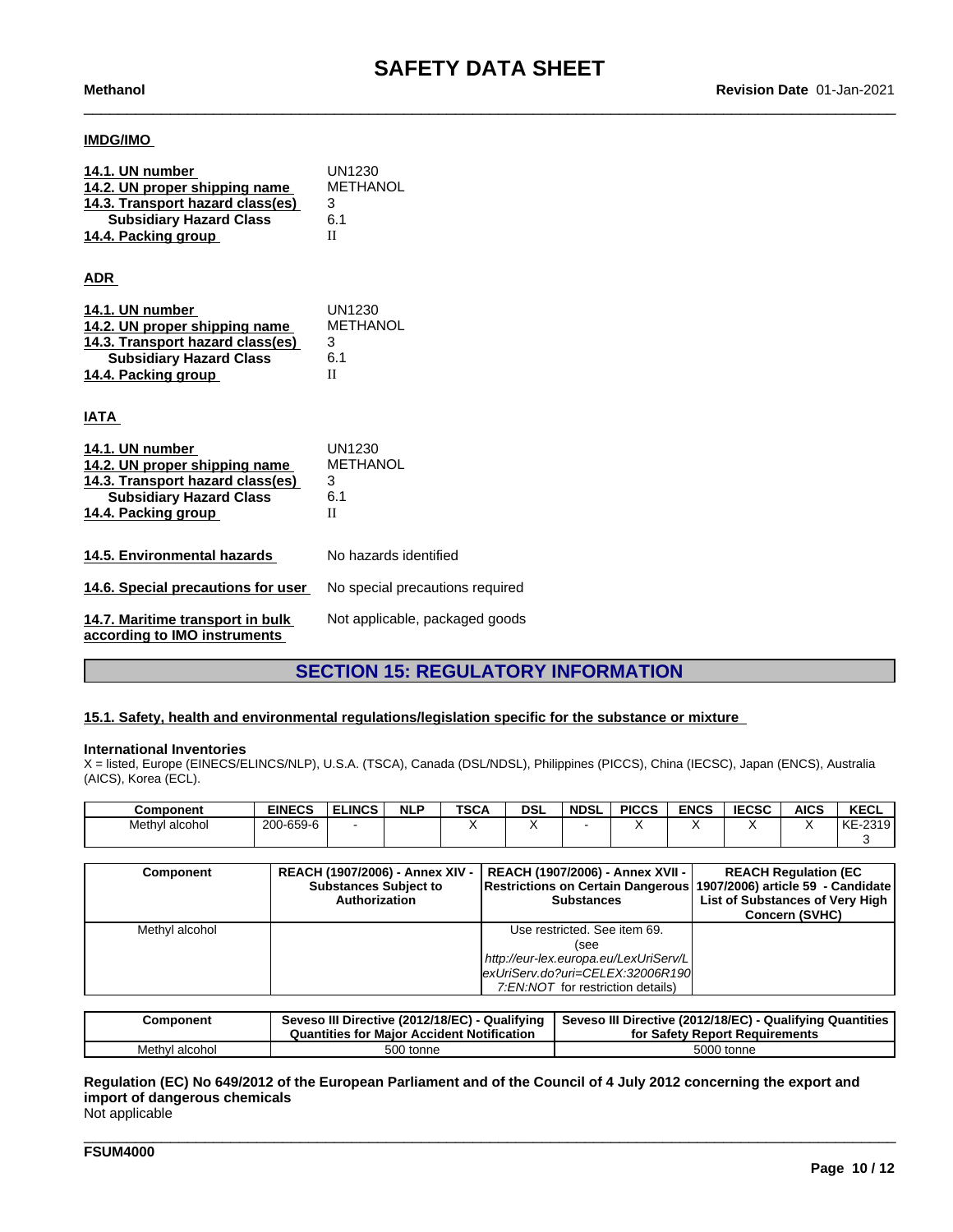### **National Regulations**

**WGK Classification** See table for values

| Component         | <br>Water<br>(VwVwS)<br><b>Classification</b><br>ermanvث | <b>ΤΔ</b> .<br><b>∟uft Class</b><br>Germany |
|-------------------|----------------------------------------------------------|---------------------------------------------|
| Methyl<br>alcohol | WGK ∠                                                    |                                             |

| .<br>onent                                                                                                                                                                                                                                                                                                                                                                                                                                                                                                                                                                                                                    | <b>INRS</b><br>iables<br>rance<br>diseases<br>occupational<br>. വ                        |  |  |
|-------------------------------------------------------------------------------------------------------------------------------------------------------------------------------------------------------------------------------------------------------------------------------------------------------------------------------------------------------------------------------------------------------------------------------------------------------------------------------------------------------------------------------------------------------------------------------------------------------------------------------|------------------------------------------------------------------------------------------|--|--|
| Methyl<br>alcohol                                                                                                                                                                                                                                                                                                                                                                                                                                                                                                                                                                                                             | MP<br>- RG 84<br>าnelles<br>: professioni<br>$\cdots$<br>maladies<br>des<br>aultaux<br>. |  |  |
| $\cdots$<br>$\mathbf{1}$ $\mathbf{1}$ $\mathbf{1}$ $\mathbf{1}$ $\mathbf{1}$ $\mathbf{1}$ $\mathbf{1}$ $\mathbf{1}$ $\mathbf{1}$ $\mathbf{1}$ $\mathbf{1}$ $\mathbf{1}$ $\mathbf{1}$ $\mathbf{1}$ $\mathbf{1}$ $\mathbf{1}$ $\mathbf{1}$ $\mathbf{1}$ $\mathbf{1}$ $\mathbf{1}$ $\mathbf{1}$ $\mathbf{1}$ $\mathbf{1}$ $\mathbf{1}$ $\mathbf{$<br>$\mathbf{A}$ and $\mathbf{A}$<br>.<br>$\blacksquare$ . The set of the set of the set of the set of the set of the set of the set of the set of the set of the set of the set of the set of the set of the set of the set of the set of the set of the set of the set of the |                                                                                          |  |  |

**UK** - Take note of Control of Substances Hazardous to Health Regulations (COSHH) 2002 and 2005 Amendment

### **15.2. Chemical safety assessment**

A Chemical Safety Assessment/Report (CSA/CSR) has been conducted by the manufacturer/importer

# **SECTION 16: OTHER INFORMATION**

# **Full text of H-Statements referred to undersections 2 and 3**

- H225 Highly flammable liquid and vapor
- H301 Toxic if swallowed
- H311 Toxic in contact with skin
- H331 Toxic if inhaled
- H370 Causes damage to organs

### **Legend**

| <b>CAS</b> - Chemical Abstracts Service                                                                                                                                                                                                                                                                                                                                                                       | <b>TSCA</b> - United States Toxic Substances Control Act Section 8(b)<br>Inventory                                                                                                        |
|---------------------------------------------------------------------------------------------------------------------------------------------------------------------------------------------------------------------------------------------------------------------------------------------------------------------------------------------------------------------------------------------------------------|-------------------------------------------------------------------------------------------------------------------------------------------------------------------------------------------|
| <b>EINECS/ELINCS</b> - European Inventory of Existing Commercial Chemical DSL/NDSL - Canadian Domestic Substances List/Non-Domestic<br>Substances/EU List of Notified Chemical Substances<br><b>PICCS</b> - Philippines Inventory of Chemicals and Chemical Substances<br><b>IECSC</b> - Chinese Inventory of Existing Chemical Substances<br><b>KECL</b> - Korean Existing and Evaluated Chemical Substances | Substances List<br><b>ENCS</b> - Japanese Existing and New Chemical Substances<br><b>AICS</b> - Australian Inventory of Chemical Substances<br>NZIoC - New Zealand Inventory of Chemicals |
| <b>WEL</b> - Workplace Exposure Limit                                                                                                                                                                                                                                                                                                                                                                         | <b>TWA</b> - Time Weighted Average                                                                                                                                                        |
| <b>ACGIH</b> - American Conference of Governmental Industrial Hygienists                                                                                                                                                                                                                                                                                                                                      | IARC - International Agency for Research on Cancer                                                                                                                                        |
| <b>DNEL</b> - Derived No Effect Level                                                                                                                                                                                                                                                                                                                                                                         | Predicted No Effect Concentration (PNEC)                                                                                                                                                  |
| <b>RPE</b> - Respiratory Protective Equipment                                                                                                                                                                                                                                                                                                                                                                 | LD50 - Lethal Dose 50%                                                                                                                                                                    |
| <b>LC50</b> - Lethal Concentration 50%                                                                                                                                                                                                                                                                                                                                                                        | <b>EC50</b> - Effective Concentration 50%                                                                                                                                                 |
| <b>NOEC</b> - No Observed Effect Concentration                                                                                                                                                                                                                                                                                                                                                                | <b>POW</b> - Partition coefficient Octanol: Water                                                                                                                                         |
| <b>PBT</b> - Persistent, Bioaccumulative, Toxic                                                                                                                                                                                                                                                                                                                                                               | <b>vPvB</b> - very Persistent, very Bioaccumulative                                                                                                                                       |
| ADR - European Agreement Concerning the International Carriage of                                                                                                                                                                                                                                                                                                                                             | <b>ICAO/IATA</b> - International Civil Aviation Organization/International Air                                                                                                            |
| Dangerous Goods by Road                                                                                                                                                                                                                                                                                                                                                                                       | <b>Transport Association</b>                                                                                                                                                              |
| <b>IMO/IMDG</b> - International Maritime Organization/International Maritime                                                                                                                                                                                                                                                                                                                                  | <b>MARPOL</b> - International Convention for the Prevention of Pollution from                                                                                                             |
| Dangerous Goods Code                                                                                                                                                                                                                                                                                                                                                                                          | Ships                                                                                                                                                                                     |
| <b>OECD</b> - Organisation for Economic Co-operation and Development                                                                                                                                                                                                                                                                                                                                          | <b>ATE</b> - Acute Toxicity Estimate                                                                                                                                                      |
| <b>BCF</b> - Bioconcentration factor                                                                                                                                                                                                                                                                                                                                                                          | VOC (volatile organic compound)                                                                                                                                                           |

**Key literature references and sources for data**

https://echa.europa.eu/information-on-chemicals

Suppliers safety data sheet, Chemadvisor - LOLI, Merck index, RTECS

## **Training Advice**

Chemical hazard awareness training, incorporating labelling, Safety Data Sheets (SDS), Personal Protective Equipment (PPE) and hygiene.

Use of personal protective equipment, covering appropriate selection, compatibility, breakthrough thresholds, care, maintenance, fit and standards.

\_\_\_\_\_\_\_\_\_\_\_\_\_\_\_\_\_\_\_\_\_\_\_\_\_\_\_\_\_\_\_\_\_\_\_\_\_\_\_\_\_\_\_\_\_\_\_\_\_\_\_\_\_\_\_\_\_\_\_\_\_\_\_\_\_\_\_\_\_\_\_\_\_\_\_\_\_\_\_\_\_\_\_\_\_\_\_\_\_\_\_\_\_\_

First aid for chemical exposure, including the use of eye wash and safety showers.